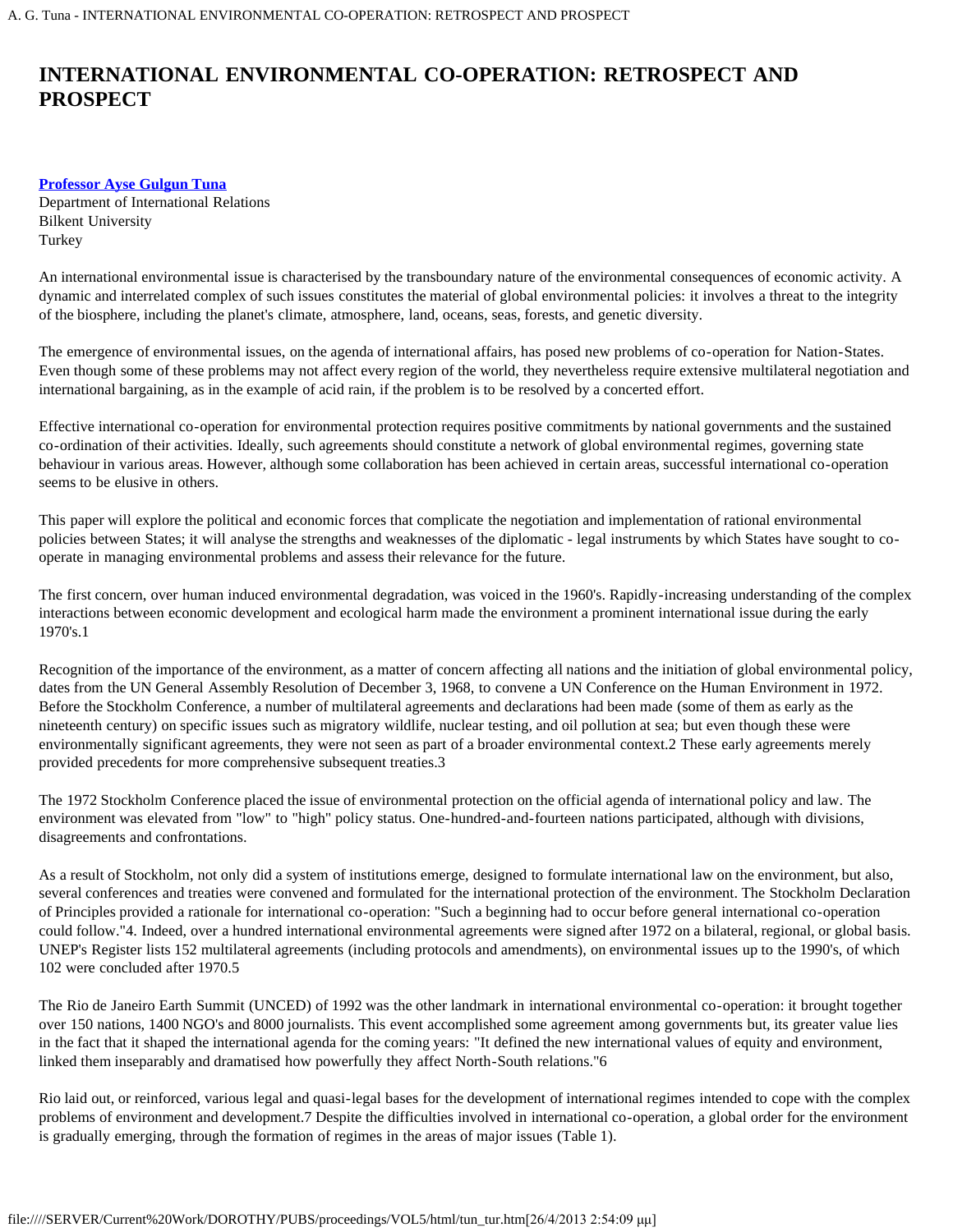| <b>Issue</b>                                 | Regimes                                                                                                                                                                                                                                                                                            |  |  |  |
|----------------------------------------------|----------------------------------------------------------------------------------------------------------------------------------------------------------------------------------------------------------------------------------------------------------------------------------------------------|--|--|--|
| Stratospheric ozone                          | Convention for the Protection of the Ozone<br>Layer, 1985, and the 1987 protocol                                                                                                                                                                                                                   |  |  |  |
| Acid precipitation                           | Convention on Long-Range Transboundary<br>Air Pollution, 1979, and subsequent<br>protocols                                                                                                                                                                                                         |  |  |  |
| Extinction of species (wildlife)             | International Convention for the Regulation<br>of Whaling, 1946; Interim Convention on<br>the Conservation of North Pacific Fur Seals.<br>1957; Agreement on the Conservation of<br>Polar Bears, 1973; Convention on<br>International Trade in Endangered Species<br>of Wild Fauna and Flora, 1973 |  |  |  |
| Radioactive fallout                          | Convention on Early Notification of a<br>Nuclear Accident, 1986; Convention on<br>Assistance in Case of a Nuclear Accident.<br>or Radiological Emergency, 1986                                                                                                                                     |  |  |  |
| Marine pollution                             | Convention on the Prevention of Marine<br>Pollution by Dumping of Wastes and Other<br>Matter, 1972; International Convention for<br>the Prevention of Pollution from Ships,<br>1973; Convention for the Protection of the<br>Mediterranean Sea Against Pollution, 1976                             |  |  |  |
| Hazardous waste                              | The Basle Convention on the Control of<br>Transboundary Movement of Hazardous<br>Wastes and their Disposal, 1989; Bamako<br>Convention, 1991                                                                                                                                                       |  |  |  |
| Antarctica                                   | Antarctic Treaty, 1959; Convention on the<br>Conservation of Antarctic Marine Living<br>Resources, 1980; Antarctic Minerals<br>Convention, 1988                                                                                                                                                    |  |  |  |
| Electromagnetic spectrum                     | International Telecommunications<br>Convention, 1982                                                                                                                                                                                                                                               |  |  |  |
| Global climate change<br>(greenhouse effect) | The Framework Convention on Climate<br>Change, 1992                                                                                                                                                                                                                                                |  |  |  |
| Biological diversity                         | 1992 Convention on Biological Diversity                                                                                                                                                                                                                                                            |  |  |  |

| Table 1. International regimes for the environment |  |  |  |  |
|----------------------------------------------------|--|--|--|--|
|----------------------------------------------------|--|--|--|--|

#### **Record Assessment**

Although the number of multilateral legal instruments signed so far is impressive, careful analysis of past efforts to build international environmental regimes reveals some discouraging facts 8: First of all, the co-operative agreements implemented, thus far, have been those most easily implemented by national action or those where no politically significant national interest has intervened and no extraordinary follow-up action was expected. Issues such as African elephant ivory, whaling, and even ozone depletion, are not linked with central political and economic interests in many participating States; thus, co-operation has been relatively easy, compared to issue-areas such as global warming and tropical deforestation, which involve higher economic stakes for the creation of potential veto coalitions, in both developed and less developed countries.

Secondly, these agreements have not been signed and ratified by all the states concerned. A truly international approach to environmental problems must involve all the world's nations. This is, of course, what makes environmental regime-formation a formidable task. Comprehensiveness becomes especially significant in the context of global environmental protection because, the power of veto of even a single State may frustrate the efforts of many others. In the case of climate change, for example, the veto role of the United States - which is the largest single contributor to the problem of greenhouse gas emissions - can vitiate the efforts of other countries to reduce emissions. Thus, one State can sabotage a global regime by simply refusing to comply with it.

Thirdly, there is as yet no regime in existence in the area of some of the most critical global environmental issues. No multilateral legal instrument has been ratified with regard to desertification, loss of topsoil, ocean pollution from land-based sources or population growth. These issues are obvious candidates for prolonged and difficult negotiations because, they carry a high potential for conflict between "national rights" and global interests.

Fourth, problems of implementation and verification overshadow the achievement of international environmental diplomacy. Agreement has not always been followed by implementation. A frequent reason for failure is that adequate provisions were not made to organise the collateral circumstances upon which successful implementation would depend. For example, in developing countries, forest reserves and national parks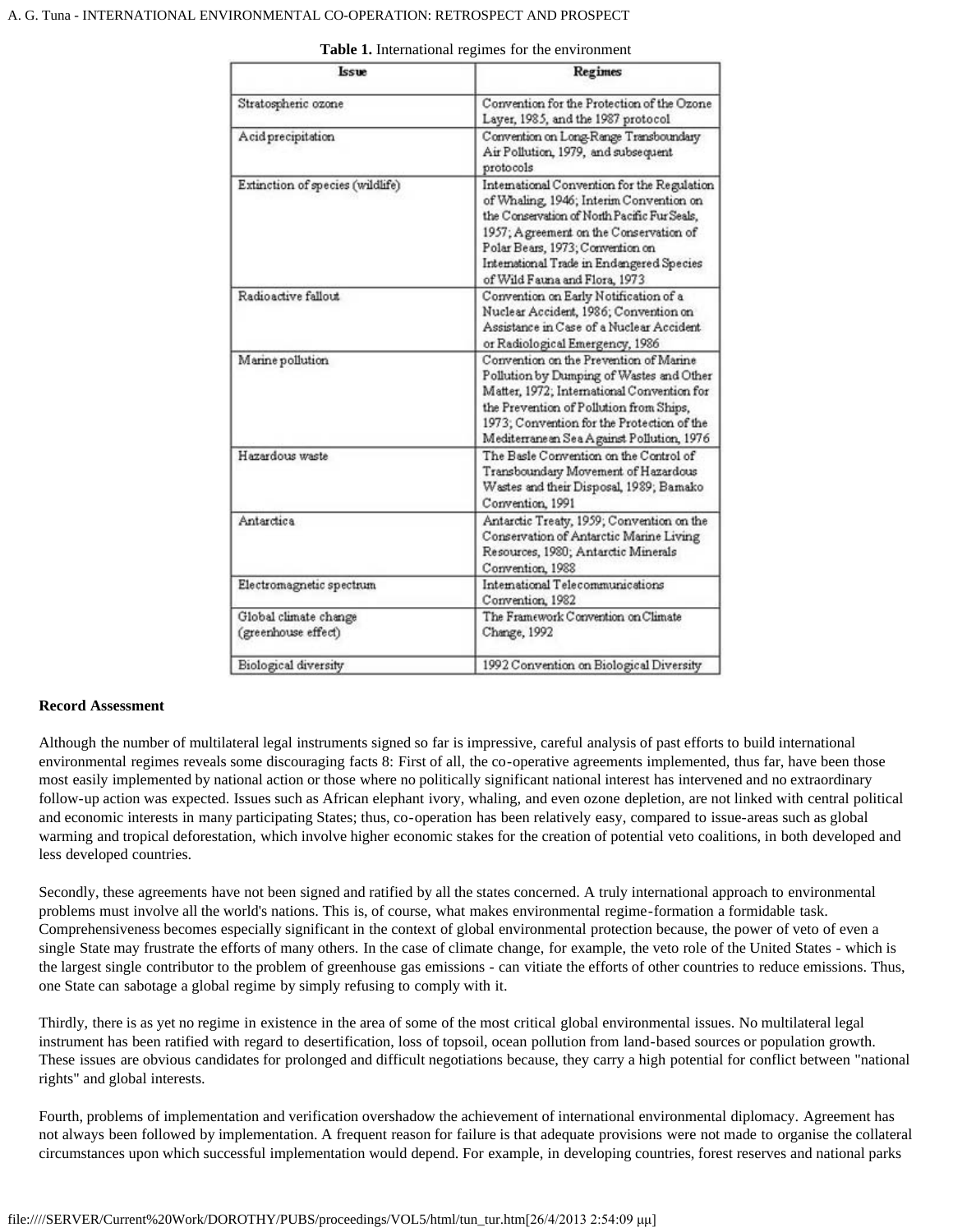have often been established, when there have been no effective programmes to meet the needs of evacuated local inhabitants or to prevent the invasion of the protected areas by squatters, the illegal felling of forests and the poaching of endangered wildlife.

The failure to implement agreements may also be the result of the following factors: First, the officials or agencies that negotiate agreements are not always those authorised to implement them. Second, a government may enter into international agreements for reasons of prestige or solidarity with allies, without a serious and genuine commitment to implementing them. Third, the administrative capabilities of some states may be insufficient to carry out the obligations. Fourth, the negotiating government may fall from power and its successor may be unwilling or unable to honour its commitments.9

The problem of implementation is particularly acute in Less Developed Countries (LDC's), which often lack the legal and institutional framework and expertise required. For example, the Convention on International Trade in Endangered Species (CITES), presupposes an already-established expertise in the national administration, particularly in the ability of customs officials to identify species in which trade is prohibited, as well as the ability to know for which products an export licence may be required. A convention, therefore, should provide technical assistance and training programmes to help LDC's to establish the infrastructure and expertise that its implementation requires.10

Assessing the effectiveness of international environmental agreements also requires an analysis of how compliance can be verified. International agreements, that are verifiable, are more likely to succeed in both negotiation and implementation. However, no organisational infrastructures have been created to fulfil the functions of monitoring and verification for international environmental agreements. Most formal information from the regimes is self-reported by existing domestic structures. To some extent, NGO's oversee implementation, but overreliance on national reports (which may be inaccurate) makes the true assessment of compliance difficult. For example, parties to the CITES Convention are required to send annual reports, including trade records, to the secretariat but, assessing compliance requires some estimate of how many international shipments circumvent the system and this appears impossible to determine.11

Finally, the convention-protocol approach, usually employed in environmental agreements, has been criticised for several shortcomings12: the negotiation, signing and ratification of an initial framework convention, and the subsequent protocols, can be an extremely long and drawnout process. The 1973 CITES agreement, for example, was not signed until ten years after the IUCN had called attention to problems of species extinction and the need to regulate the trade in endangered species. During that decade many traded animal and plant species disappeared.

Another weakness of the approach is that signing a framework convention may provide an easy substitute for real improvement, chosen by governments that are reluctant to make specific commitments. Also, the convention-protocol approach produces "lowest common denominator" agreements, designed to appeal to the largest possible number of signatory states. Real decisions are avoided; the language is vague and all-embracing; and the agreements allow opt-out clauses for almost everyone.

In short, the achievements of environmental diplomacy and the record of international co-operation are far from satisfactory at this point. An impressive number of multilateral instruments have been signed by states, but some issues have yet to be tackled; and where agreement has been reached, it has been too slow, partial, incomplete or sometimes not implemented.

What are the conditions needed for successful international co-operation on environmental problems? Students of international relations have studied the conditions under which regimes are formed and the factors that contribute to their success, as well as how regimes are maintained and changed.13 The major theoretical approaches explain the formation of international regimes as including the structural, game-theoretic, institutional-bargaining and epistemic-community models. However, these approaches either emphasise factors that are irrelevant to environmental politics or apply, only, to one type of global environmental regime.14

A theoretical approach to environmental regime formation needs to recognise the importance of the socio-political forces and economic relationships involved in the unique structure of each issue. States are not to be treated as unitary actors with single, internally consistent sets of values and attitudes. Instead, they reflect the interests of domestic, economic and socio-political balances, which are the most crucial factors in the outcome of global environmental bargaining. Furthermore, increasing scientific knowledge, the rise of pro-environmentalist public opinion and international prestige are also factors driving the process of regime formation and strengthening. These and similar dynamic factors are outlined below, to shed light on problems of international co-operation.

1. The inclination of national governments to co-operate, varies according to differences in their perception of the threat in question. The actual costs and risks of many forms of environmental degradation are not distributed equally among all states, so some are less motivated to co-operate. The threat may be perceived as immediate or remote, depending on the geographic location of a country, or its level of industrialisation. For example, in the case of climate-change, although all nations are likely to suffer in the long run, there may be winners and losers in the results of climate change, in the short run. The consequences of global-climate change, and the costs of preventing it, will not be equally distributed but will raise difficult issues of fairness and justice.15 States with densely populated coastal plains, such as Bangladesh, Egypt, and the Netherlands, are vulnerable to sea-level rise because of global warming and 32 such States have formed the Association of Small Island States (AOSIS) to lobby for international action against greenhouse gas emissions. However, some States might find a rise in temperature favourable, especially if they are in cold regions - until, of course, the polar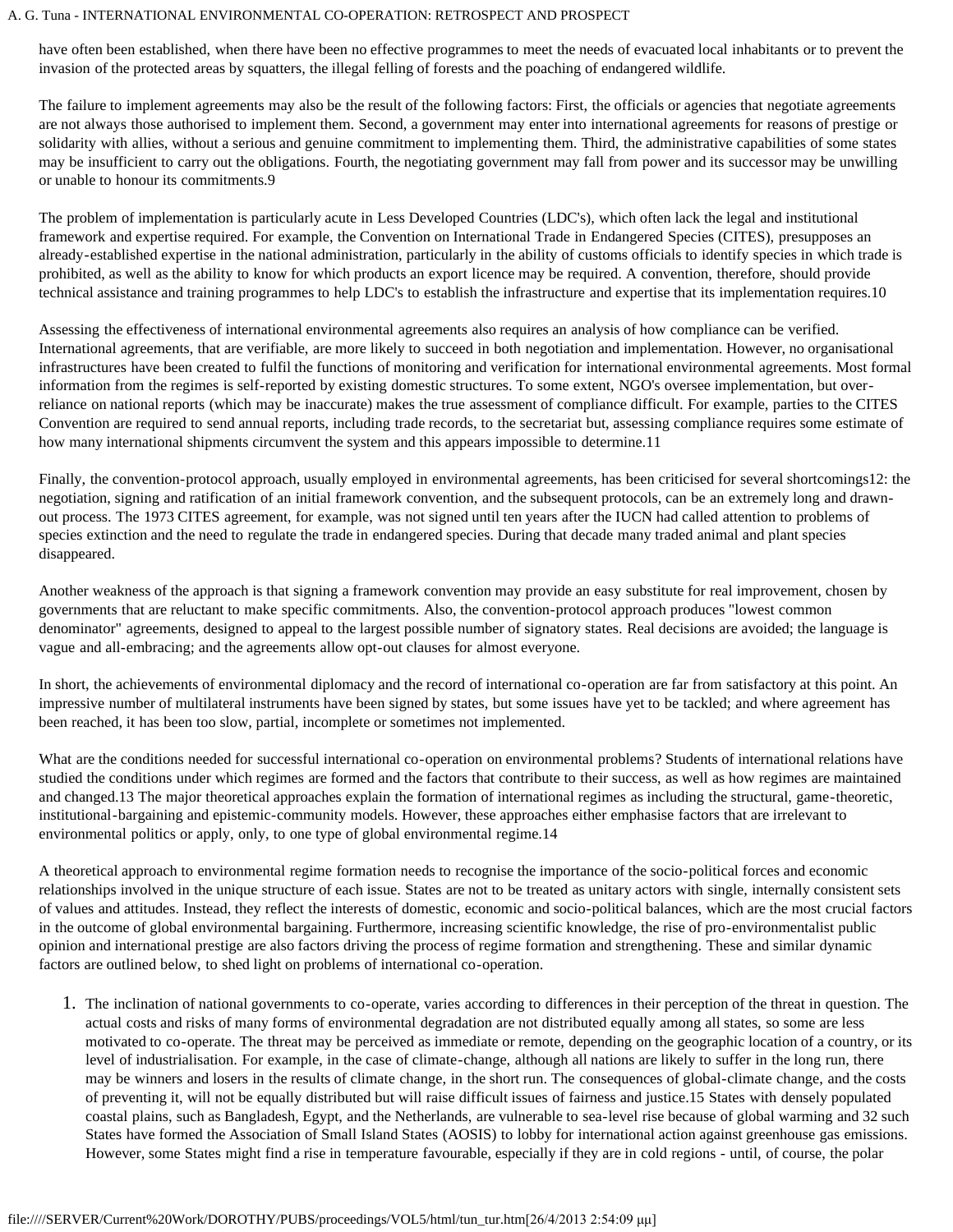caps begin to melt.

2. States do not have the same perceptions of equitable solutions to environmental issues. For instance, less developed countries are concerned that the new preoccupation with the finiteness of the world's resources and fears of pollution, will diminish international commitment to the economic development of their regions. They would like to use their resources and industrialise, as the North did in the past. Northern countries were able to exploit tremendous amounts of their "natural capital" because the environmental effects were slow to appear. At present, the accumulated effects are much worse; nevertheless, in a desperate attempt to overcome poverty and underdevelopment, LDC's may choose to follow the growth-oriented industrialisation model of the North, despite its negative environmental consequences.

Claims for equity have also clouded international-agreement efforts on global warming. There are tremendous differences in the distribution of sources of greenhouse gas emissions: three States, the US, Russia and the People's Republic of China, have accounted, in the past, for about one half of global carbon emissions. Therefore, the problem of what formula to use to calculate each country's reduction of its CO2 emissions is loaded with questions concerning fairness. Most LDC's want reductions to be on a per capita basis and to be based on cumulative release over the last several decades, rather than on current release, which some industrialised countries would prefer. Their point is that industrialised countries have to pay for their excessive, past use of fossil fuels, today, by implementing much heavier reductions. Also, the US, Australia and other States favour the inclusion of all greenhouse gases in an agreement, which would require greenhouse reductions by LDC's. LDC's, however, want the focus to be on carbon emissions because this would shift the burden to the largest energy users.

- 3. In the environmental arena, vested interests of domestic economic forces have a distinct role to play in the political process: the relative bargaining influences of these forces are defined by their status in the country's economy. Some examples of powerful vested interests that oppose environmental regulation are: Japanese trading companies which are heavily involved in logging in the Philippines, Indonesia, Malaysia, and Papua New Guinea, and which would resist any international interference in the tropical timber trade; Norway's coastal population, which has suffered as a result of declining fish catches because of the international protection of whales (as whales compete with the fishermen for the fish); and Brazil's agro-industrial elite who invest in cattle-ranches and woodproducing industries in the Amazonian rainforests.
- 4. The main interest of timber-producing countries (led by Malaysia, which accounts for nearly 60 percent of the world's tropical timber exports) has to obtain funding for better equipment and prices for their timber exports. On the other hand, timber-consuming countries such as Japan, mentioned above, also discourage regulation. The International Tropical Timber Organisation is dominated by Japan. It has a huge share of world tropical timber imports and its main interest is to maintain a constant flow of hardwood in order to produce and export furniture. The US, which is the world's largest importer of finished tropical hardwood products, has also been reluctant to see an international ban placed on those tropical timber products which are not produced by sustainable methods.
- 5. The relative strength of a domestic environmental constituency is another critical factor in environmental politics. The absence of public awareness (on environmental issues) and of popular pressure, especially at the polls, makes it easier for governments to avoid, or escape, international efforts for environmental co-operation. LDC's in which environmental issues remain insignificant from the public's point of view, when compared to economic problems and political issues, suffer from a lack of concerted action by their citizens for environmental protection, whereas the leading industrial democracies-Canada, France, Sweden, the UK, the US etc., had active and well-organised citizens' groups as far back as 1972, which were influential enough to pressure their governments into sending delegates to Stockholm. Authoritarian regimes that can simply suppress any opposition to their policies and political systems, with minimal popular involvement in inter-national issues, have a freer hand to escape international regulation. One example is the military regime in Brazil (1964-1985), which opened the Amazonian rainforests to agricultural and large-scale commercial activities and permitted no opposition from environmentalist critics.
- 6. Differences in the ability to participate in co-operative programmes also account for different attitudes toward international environmental regulation. A State may oppose an international proposal because it is relatively harder, or more expensive, for that State to implement it. Many programmes of international co-operation require advanced techno-scientific capabilities and skilled personnel, or capital, to activate those capabilities. States may have comparative advantages and disadvantages in each issue-area. In the ozone protection area, for instance, the US supported a ban on aerosol cans because they had found substitutes, whereas Western Europe and Japan, which had no technological alternatives, rejected the ban in the early 1980's. Also, States with abundant and cheap fossil fuels, such as the UK which, because of its coal supplies, opposed acid rain regulations in the EC in the early 1970's, are not likely to join in acid rain or climate-change agreements whereas France, which has an extremely modern industrial sector with high energy efficiency and relies on nuclear power for more than two-thirds of its electricity, finds no great disadvantage in a climatechange agreement.
- 7. Lastly, the world political system, made up of independent autonomous Nation-States and governed by the premises of exclusive national sovereignty, presents special difficulties for the resolution of transnational environmental problems. The national interests of a State may be adversely affected by the international agreements in question, creating strong incentives for non-co-operation. This problem has been summarised very well in the following words: "A single, complex and highly integrated ecosystem has to be managed within the constraints of a political system made up of over 170 States, each claiming sovereign authority within its territory. It is, moreover, a political system which has historically been prone to violent conflict and in which co-operation has been difficult to achieve."16

It is not only the fragmentation of the world's political systems that preclude concerted action, it is also the inequalities of wealth and power among the units. The LDC's of the South, faced with growing populations of poor and hungry people, are under great short-term pressure to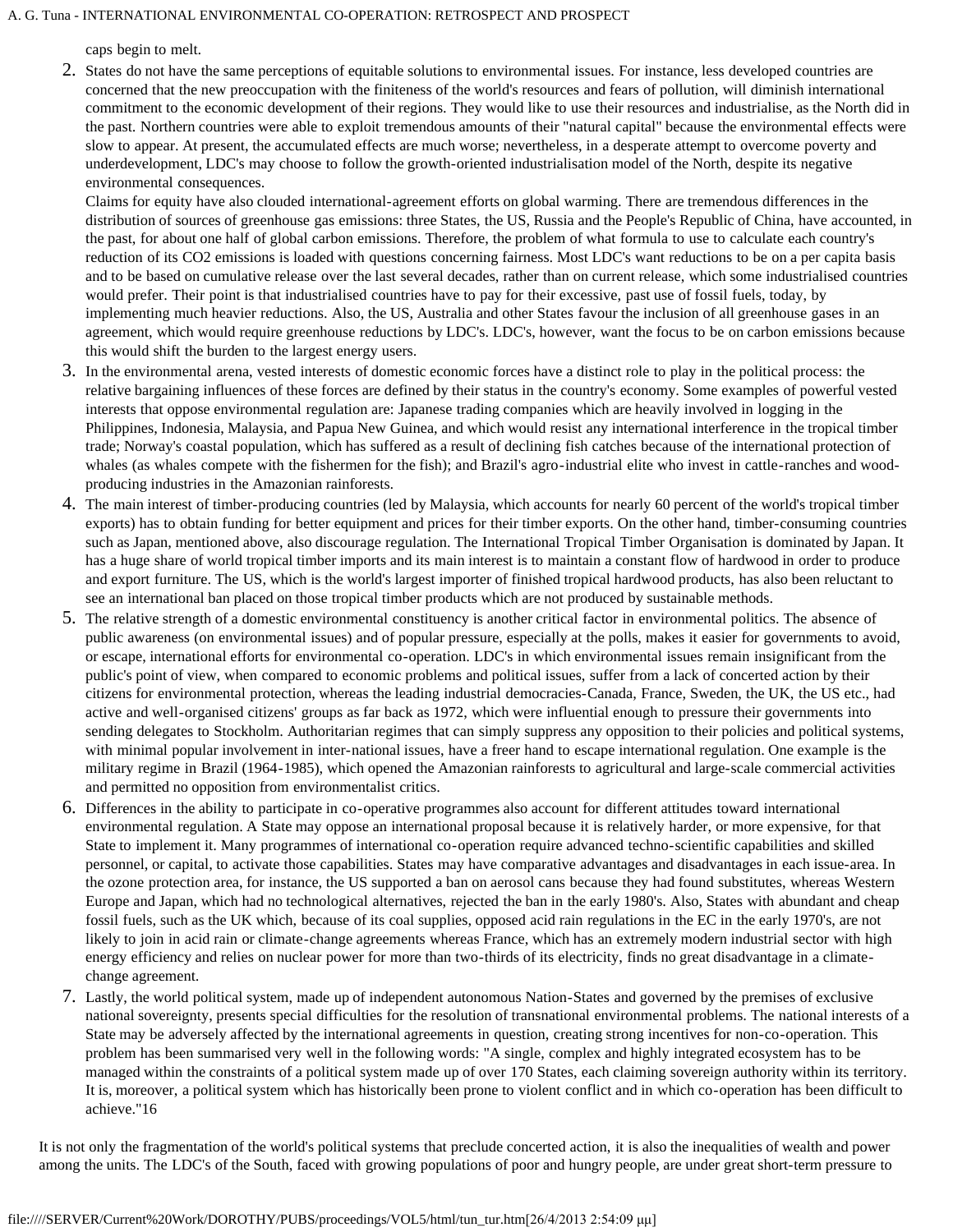exploit their environment without much regard for its replenishment in the long run. Despite their stated apparent approval of sustainable development rhetoric, governments in LDC's still pursue the tradition of exhausting natural resources and environmental capital. On the other hand, the Developed Countries (DC's) of the North have also regarded global environmental issues from the narrow perspective of national interests and, in many instances, have refused to curtail their affluent lifestyles and restrict their profit-oriented market system, for the sake of environmental protection.

In accordance with the rules of the present Nation-State system, environmental diplomacy, like all other branches of diplomacy, functions to serve national interests. In fact, environmental diplomacy is not a special branch of diplomacy: only its substance is new. As always, diplomacy looks for the common bottom-lines of the opposing, as well as, the like-minded interests of the other nations concerned.17

In a fragmented world system, the success of environmental protection agreements, relies on national follow-up and implementation rates. Everything depends on progress at the national level. Furthermore, in a decentralised legal system, no obligation can be imposed without consent and States tend to be extremely resistant to the creation of any coercive mechanism for enforcement. Therefore, implementation and enforcement have been the weakest part of international environmental law and related regimes.

# **Conclusions and Projections**

During recent decades, issues have arisen that were not even envisaged in the mid-twentieth century. The greenhouse effect, ozone depletion and acid rain are among the most conspicuous ones. There may be many more problems waiting to be discovered during the progress of science and technology; they may be of vast magnitude and a very complex nature and the economic and social costs of coping with them may be very high. The issue of climate change is already a good example of global problems which threaten to exceed the present capacities of the system. The decade of the 1990's is a critical one, in which, to address global environmental threats. International environmental policy must be promoted to face the challenges of existing, as well as future, threats. Most environmental problems demand immediate action; time is the most important element in environmental protection because late measures cannot retrieve what has been lost.

Today, we have a greater number of international treaties, conventions and accords than ever before. A body of international environmental law is coming into being, though it is partial and uneven, and in large part "soft."18 Our measure of success, however, is not how many agreements are signed, or how many countries ratify each agreement. Rather, it is the speed and effectiveness with which they produce tangible environmental improvements.

The slow growth of international environmental co-operation falls far behind the destructive advances of resource depletion, pollution, soil erosion, extinction of species, deforestation and desertification. The magnitude of the problems, the feeling that global environmental problems are very long-term issues which do not have to be attended to at least before the next election, as well as scientific uncertainty, have all promoted a wait-and-see attitude among governments. The agreements consummated so far have been too slow, too incremental, too vague and too general. Therefore, over the last twenty years, during which the greatest number of international environmental agreements have been signed, the global environment has not become any healthier.

The existence of over 150 multilateral legal instruments should not tempt us into the delusion that the environmental problem is under control. We must remember, first, that these instruments are only as effective as governments choose to make them. Governments must recognise that only through the acceptance of rules that limit their autonomy can States continue, and their populations survive. Second, international agreements, alone, cannot solve the problems: they are only one aspect of managing the global environment. A great deal also depends on individual attitudes and lifestyles, domestic public policies, the attitudes of companies and NGO's, the role of the media; that is to say, action at sub-national and transnational levels will be just as important as national action. What is required, in addition to the functions of diplomacy, is a fundamental change in our philosophy of governance and economics, as well as our lifestyle. The ultimate global need is for a new, transnational political ethic and a comprehensive broad economic, ecological and social philosophy. Once human value choices shift from national toward global interests, diplomacy can then help to solve even the most complex and challenging problems.

#### **References**

- 1. In the early sixties a number of books appeared that influenced public opinion: Rachel Carson's Silent Spring (1962), Stewart Udall's The Quiet Crisis (1963), Jean Dorst's Before Nature Dies (1965), Rolf Edber's On the Shred of a Cloud (1969). These were early warnings. In the early seventies belief in the possibility of world-wide disaster became more common, voiced by studies like the Limits to Growth report to the Club of Rome (1972)
- 2. Examples of some of the earliest international environmental agreements are: the 1902 European Convention Concerning the Conservation of Birds Useful to Agriculture; the 1911 Fur Seal Convention; the 1916 Canadian-American Treaty for the Protection of Migratory Birds; and the 1933 African Convention Relative to the Preservation of Flora and Fauna in Their Natural State
- 3. Caldwell, L.K. (1991) International response to environmental issues. International Studies Notes, 16: 3-7